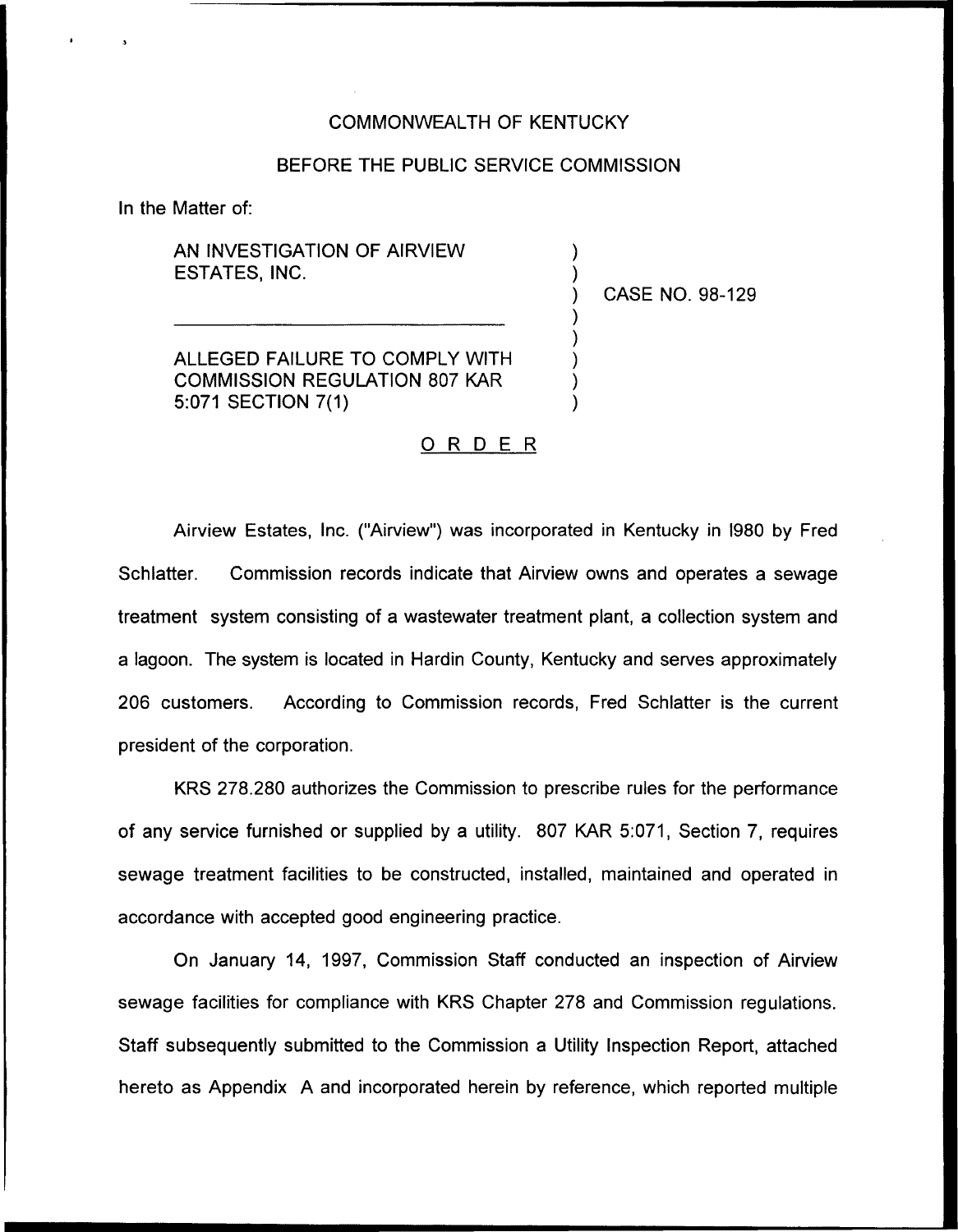instances of plant maintenance and operation which were not in conformity with accepted good engineering practice, The Commission provided a copy of the Utility Inspection Report to Fred Schlatter and Airview by letter dated January 23, 1997. The letter instructed Fred Schlatter as president of Airview to respond to the report no later than February 24, 1997, including in his response a schedule for correction of the deficiencies and the related cost of each improvement. The Commission, having not received a response from Airview, provided another copy of the Utility Inspection Report of January 14, 1997 to Airview in a letter dated June 10, 1997, which informed Airview that failure to correct the violations could be considered cause for the initiation of enforcement proceedings. Airview again did not respond. The Commission once again informed Airview by letter dated November 12, 1997, that it must respond to the deficiencies cited in the Utility Inspection Report or it would be subjected to further action by the Commission as authorized by law. The Commission never received a response from Airview so a reinspection of Airview was conducted by Commission Staff on January 13, 1998, to determine if the deficiencies reported in January 199? had been corrected. That reinspection report, attached hereto as Appendix B and incorporated herein by reference, reveals that most of the deficiencies reported in January of I997 have not been corrected.

The Commission finds from Appendices A and B that a prima facie showing has been made that Airview has violated 807 KAR 5:071, Section 7, by failing to maintain and operate the sewer treatment facility in accordance with accepted good engineering practice.

 $-2-$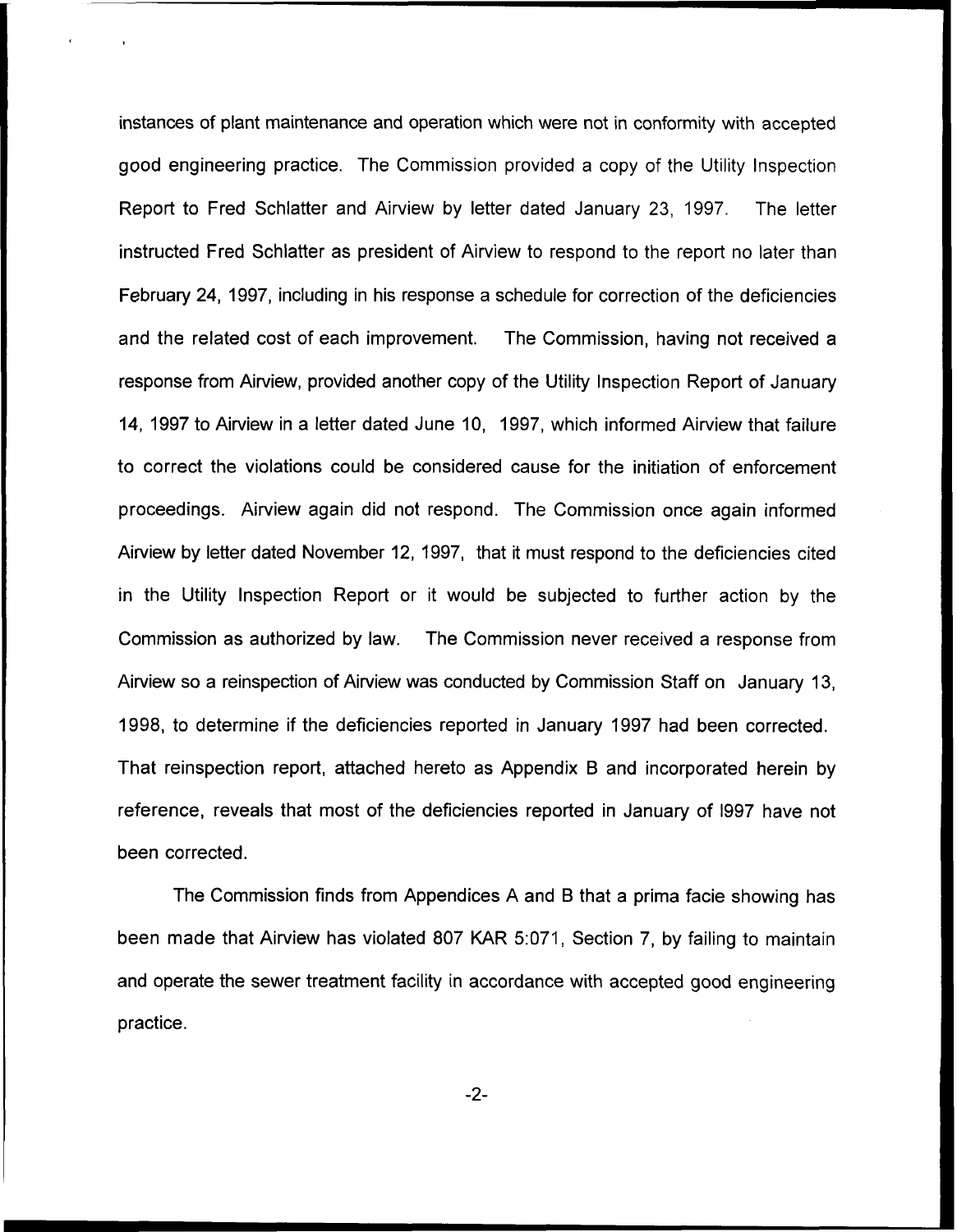IT IS HEREBY ORDERED that:

Fred Schlatter, President of Airview Estates, Inc., shall appear at a hearing  $1.$ scheduled for May 27, 1998 at 9:00 a.m., Eastern Daylight Time, in Hearing Room 1 of the Commission's offices at 730 Schenkel Lane, Frankfort, Kentucky and be prepared to show cause why Airview should not be penalized pursuant to KRS 278.990 for failing to comply with 807 KAR 5:071, Section 7.

2. Airview shall submit a written response to all allegations contained herein within 20 days of the date of this Order.

Done at Frankfort, Kentucky, this 16th day of Narch, 1998.

# PUBLIC SERVICE COMMISSION

 $\beta$  Helfon

**Vice Chairman** 

**Commissioner** 

**ATTEST** 

Executive Director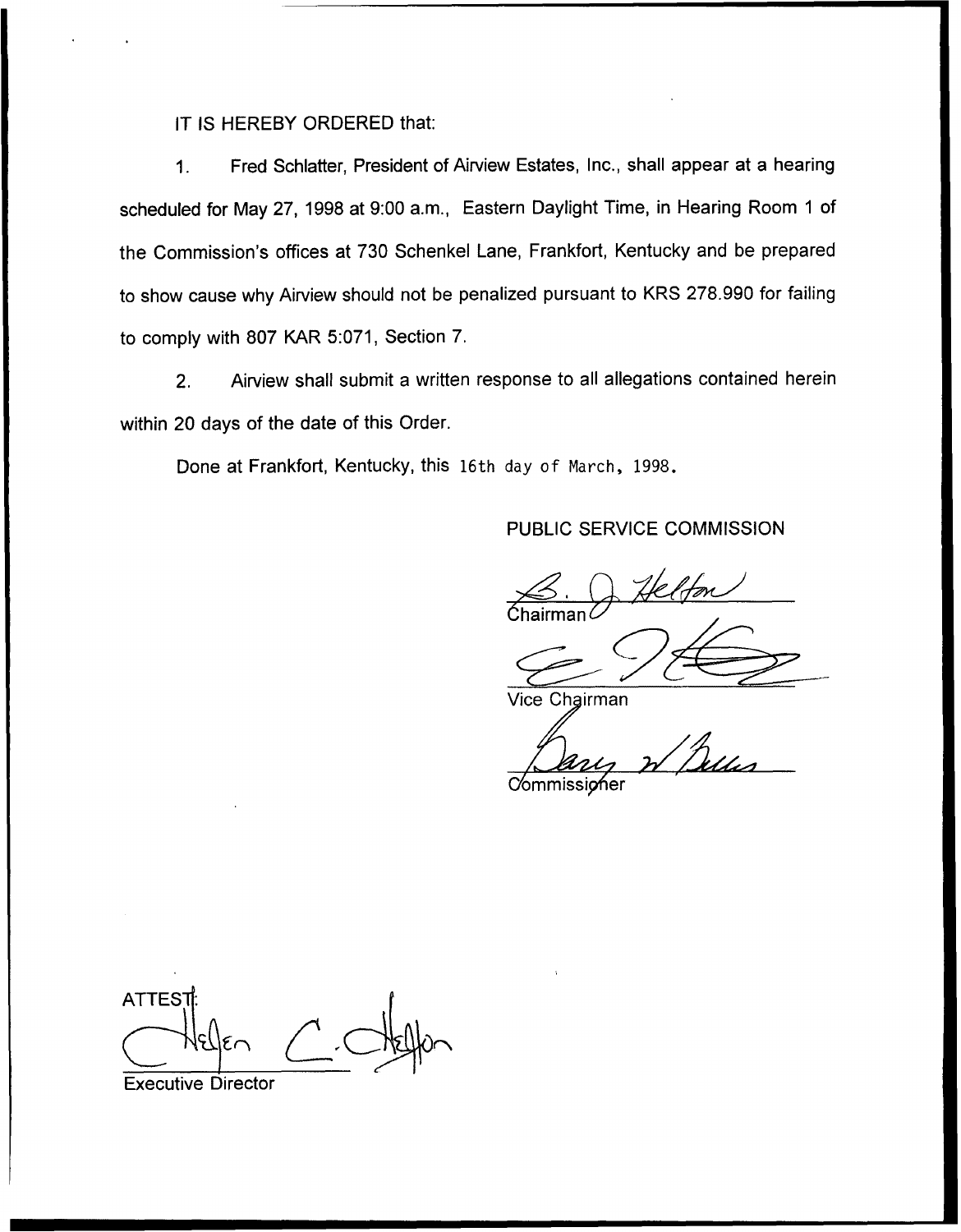#### APPENDIX A

AN APPENDIX TO AN ORDER OF THE KENTUCKY PUBLIC SERVICE COMMISSION IN CASE NO. 98-129 DATED MARCH 16, 1998

# Commonwealth of Kentucky Public Service Commission

# UTILITY INSPECTION REPORT

# Airview, Inc. Louisville, Kentucky

Utility operations, utility maintenance, utility management and their impact on utility services and operating costs are a primary concern of the Commission and this Division. Our ongoing inspection program is to determine if the utility is in compliance with Kentucky Revised Statutes (KRS 278), Public Service Commission (PSC) Regulations (807 KAR) and that adequate, efficient and reasonable service is being provided.

Daily maintenance, daily operations and good operating records are essential in the operation of an efficient utility. Our inspections are intended to determine if the utility is in compliance with PSC regulations in these areas.

On January 14, 1997, Airview, lnc. sewage treatment system was inspected for compliance with KRS Chapter 278 and PSC regulations (807 KAR). This utility consists of a wastewater treatment plant, a collection system and a lagoon. This system is located in Hardin County and has approximately 206 customers. Providing information and assistance during the inspection was Rick Mills, plant operator.

The improvements or corrections necessary to bring this facility into compliance with KRS Chapter 278 and PSC regulations (807 KAR) are as follows:

### **Airview Estates Subdivision Plant**

 $1<sub>1</sub>$ The electric line between the sewer plant and the building housing the chlorine contact tank needs to be raised for safety per 807 KAR 5:071 Sec.7(1).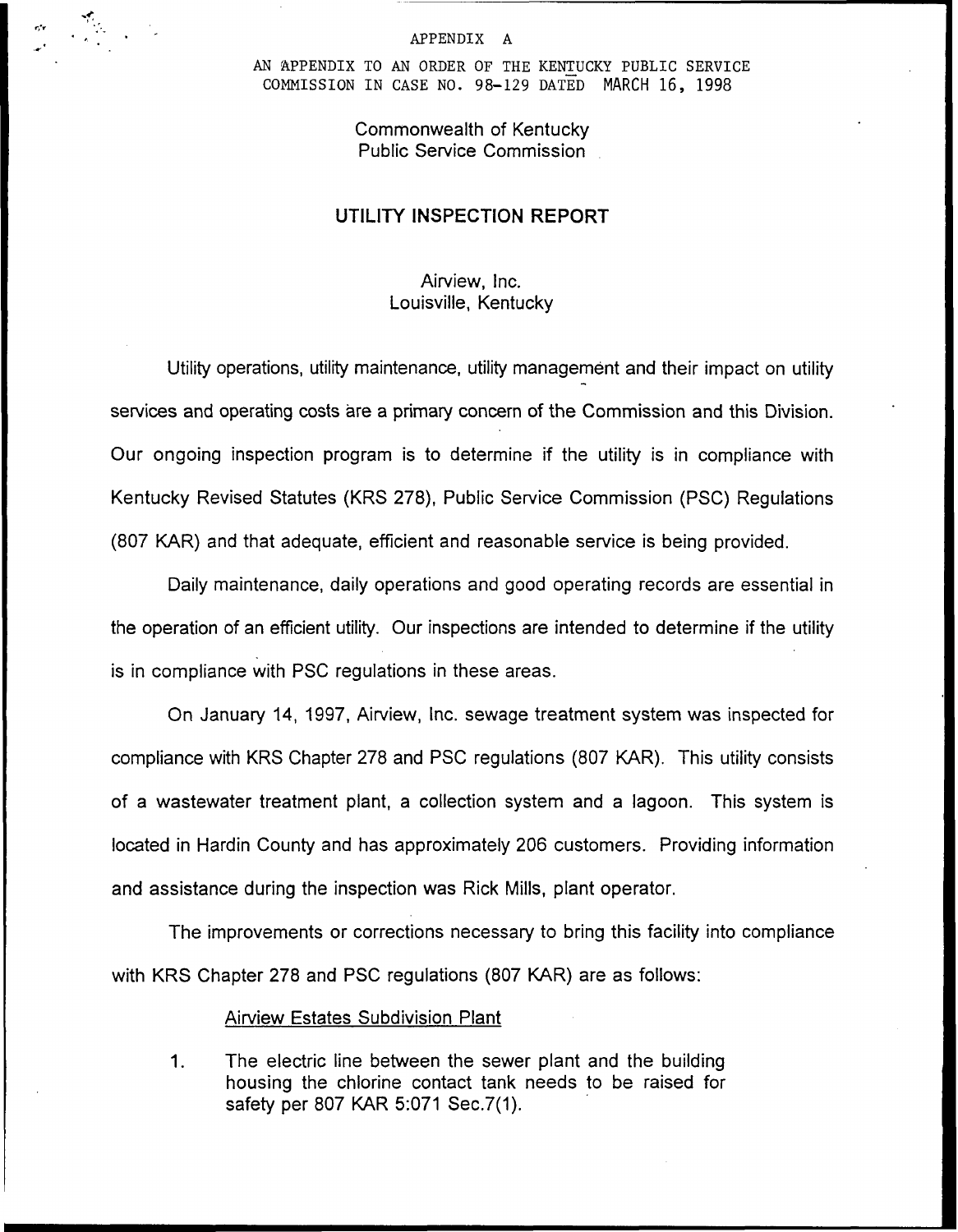Report - Airview Estates Inc, Page 2

- 2. The lagoon impoundment bank needs to be inspected for muskrat damage and repaired if necessary as per 807 KAR 5:071 Sec.7(1).
- 3. The grass and weeds around the surface edge of the lagoon need to be cut as per 807 KAR 5:071 Sec.7(1).
- 4. The check valve for the No. <sup>1</sup> blower/motor unit needs to be repaired or replaced as per 807 KAR 5:071 Sec.7(1).
- 5. The leak in the No. 2 air drop valve needs to be repaired as per 80? KAR 5:071 Sec.7(1).
- 6. The No. 10 and No. 11 diffusers need to be pulled and cleaned as per 807 KAR 5:071 Sec.7(1).
- 7. The leak in the line feeding the chlorine to the chlorination unit needs to be repaired as per 807 KAR 5:071 Sec.7(1).
- $8<sub>1</sub>$ The lagoon is high in sludge deposits. The lagoon needs to be closely monitored for overloading conditions. Before overloading occurs, the lagoon should be dredged as per 807 KAR 5:071 Sec.7(1).

### Recommendations

The repair or correction of the deficiencies listed above is necessary in order to restore this facility to an acceptable operating condition. The pertinent section of the Kentucky Administrative Regulations has been listed by each deficiency for your convenience. A written response should be prepared and forwarded to the Commission by February 24, 1997 outlining a correction schedule stating what has been completed or what will be done to correct each deficiency and the related cost of each correction. A starting date and a completion date should be given for corrections.

> Submitted, January 23, 1997

Larry H. Updike

Utility Investigator

LNU:aem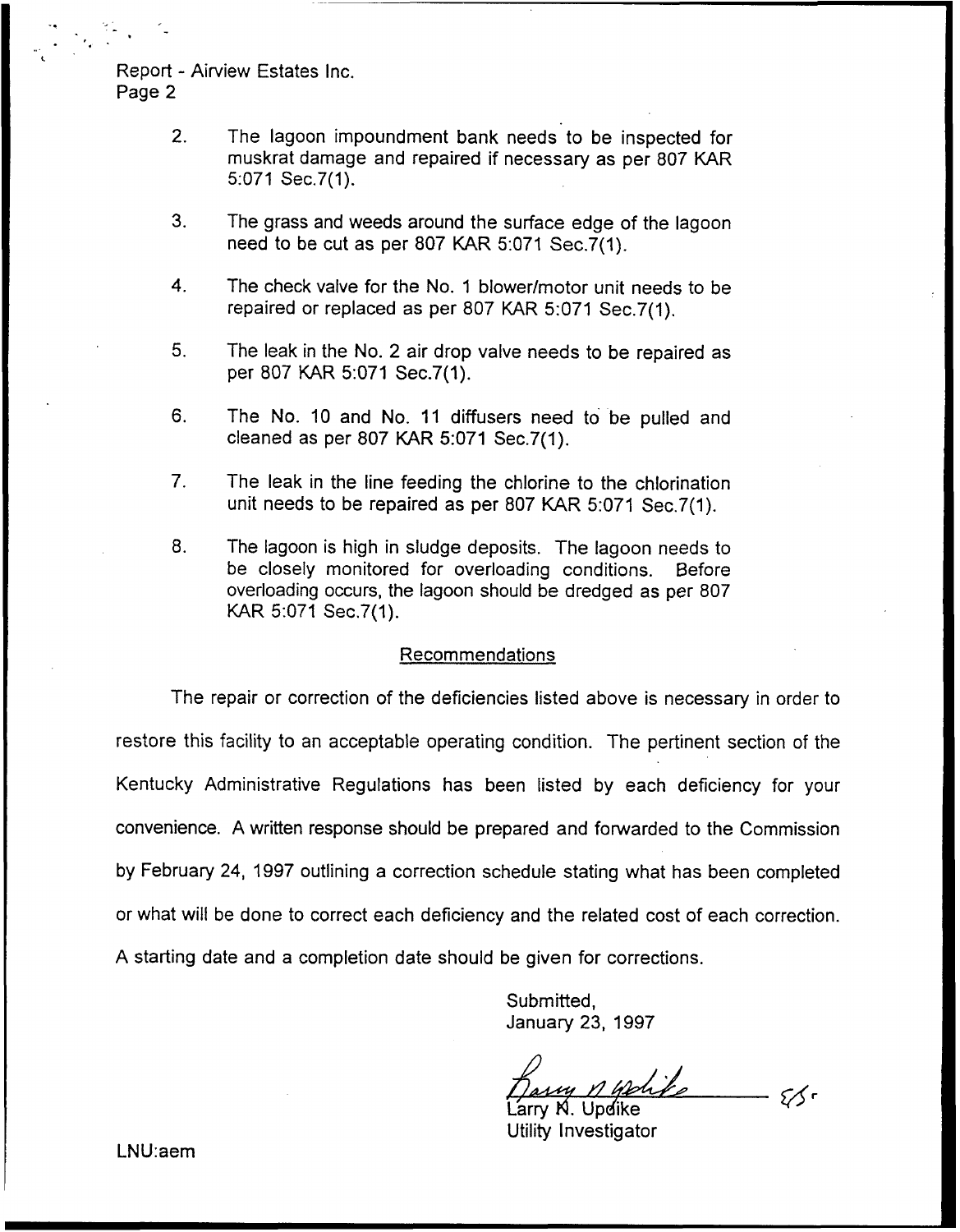#### APPENDIX B

AN APPENDIX TO AN ORDER OF THE KENTUCKY PUBLIC SERVICE COMMISSION IN CASE NO. 98-129 DATED

# Commonwealth of Kentucky Public Service Commission

# UTILITY REINSPECTION REPORT

## Airview, Inc. Louisville, Kentucky

A reinspection was conducted on January 13, 1998. The current status of each deficiency is as follows:

### Airview Estates Subdivision Plant

 $1<sub>1</sub>$ The electric line between the sewer plant and the building housing the chlorine contact tank needs to be raised for safety per 807 KAR 5:071 Sec.7(1).

Current Status: The electric line has been raised.

2. The lagoon impoundment bank needs to be inspected for muskrat damage and repaired if necessary as per 807 KAR 5:071 Sec.7(1).

Current Status: Is still needed.

3. The grass and weeds around the surface edge of the lagoon need to be cut as per 807 KAR 5:071 Sec.7(1).

Current Status: Grass and weeds still need to be cut.

4. The check valve for the No. <sup>1</sup> blower/motor unit needs to be repaired or replaced as per 807 KAR 5:071 Sec.7(1).

Current Status: Is still needed.

5. The leak in the No. 2 air drop valve needs to be repaired as per 807 KAR 5:071 Sec.7(1).

Current Status: Is still needed.